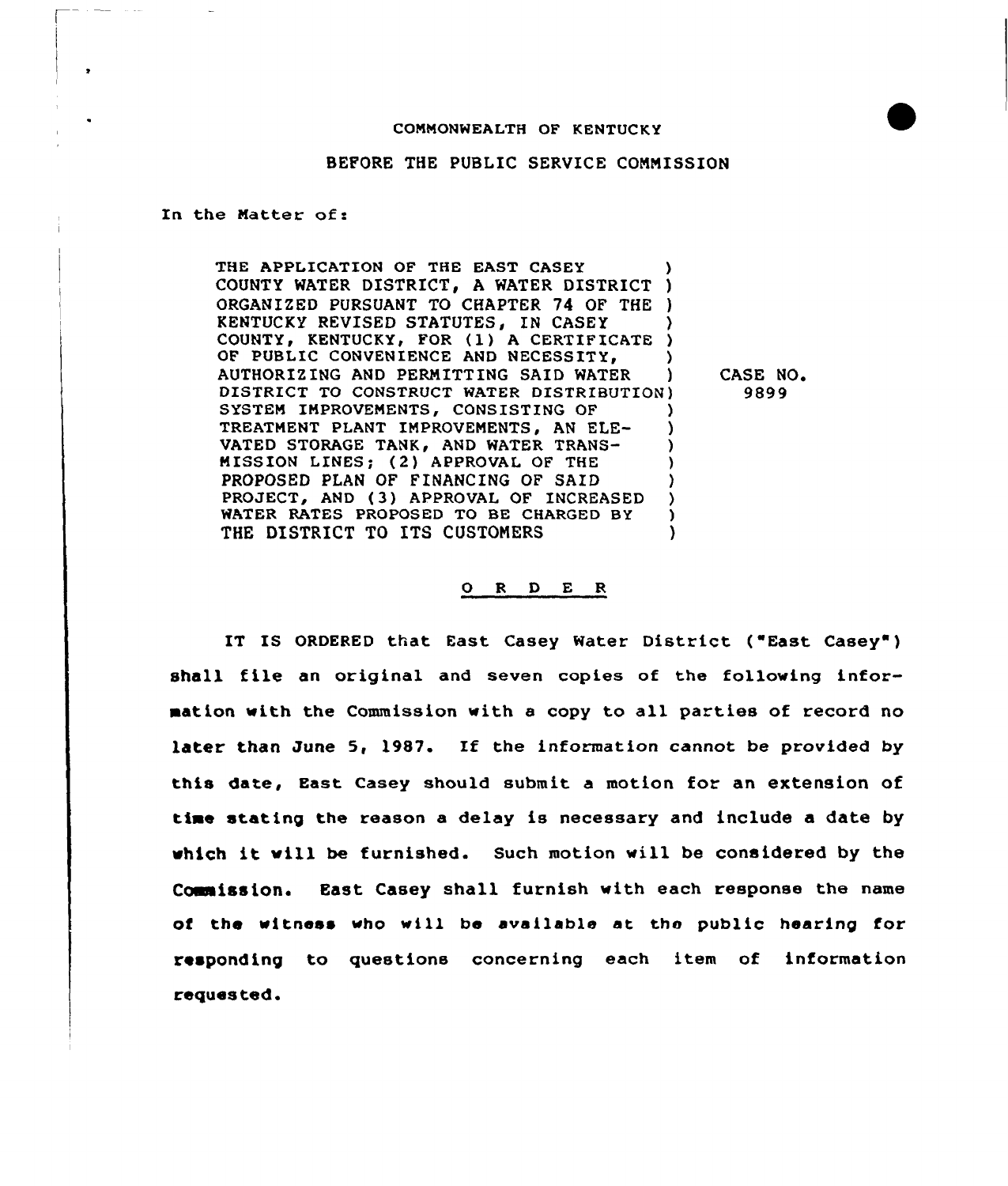l. In order to obtain realistic results when utilizing computer hydraulic analyses to predict a water distribution system's performance, engineering references stress the importance of calibrating the results predicted to actual hydraulic conditions. This calibration process should include matching field measurements to the results predicted by the computer over a wide range of actual operating conditions. As a minimum this should include average and maximum water consumption periods, as well as "fire flow" or very high demand periods.

Based on the above, explain the procedures used to verify the computer hydraulic analyses filed in this case. This explanation should be documented by field measurements, hydraulic calculations, etc.

The computer hydraulic analyses filed in this case are  $2.$ based on <sup>a</sup> diurnal customer demand pattern varying from .1 times the average day demand to 3 times the average day demand. The average day demand is defined as the 24-hour average demand.

Nost engineering references state that instantaneous customer demands can peak at 3 to 15 times the 24-hour average demand. In addition, most engineering references also state that a water distribution system should be designed to meet at least the maximum hourly demand of its customers.

Based on the above information state exactly what measurements were made of East Casey's maximum hourly usage. If the maximum hourly usage was not measured directly, state why it was not.

$$
-2-
$$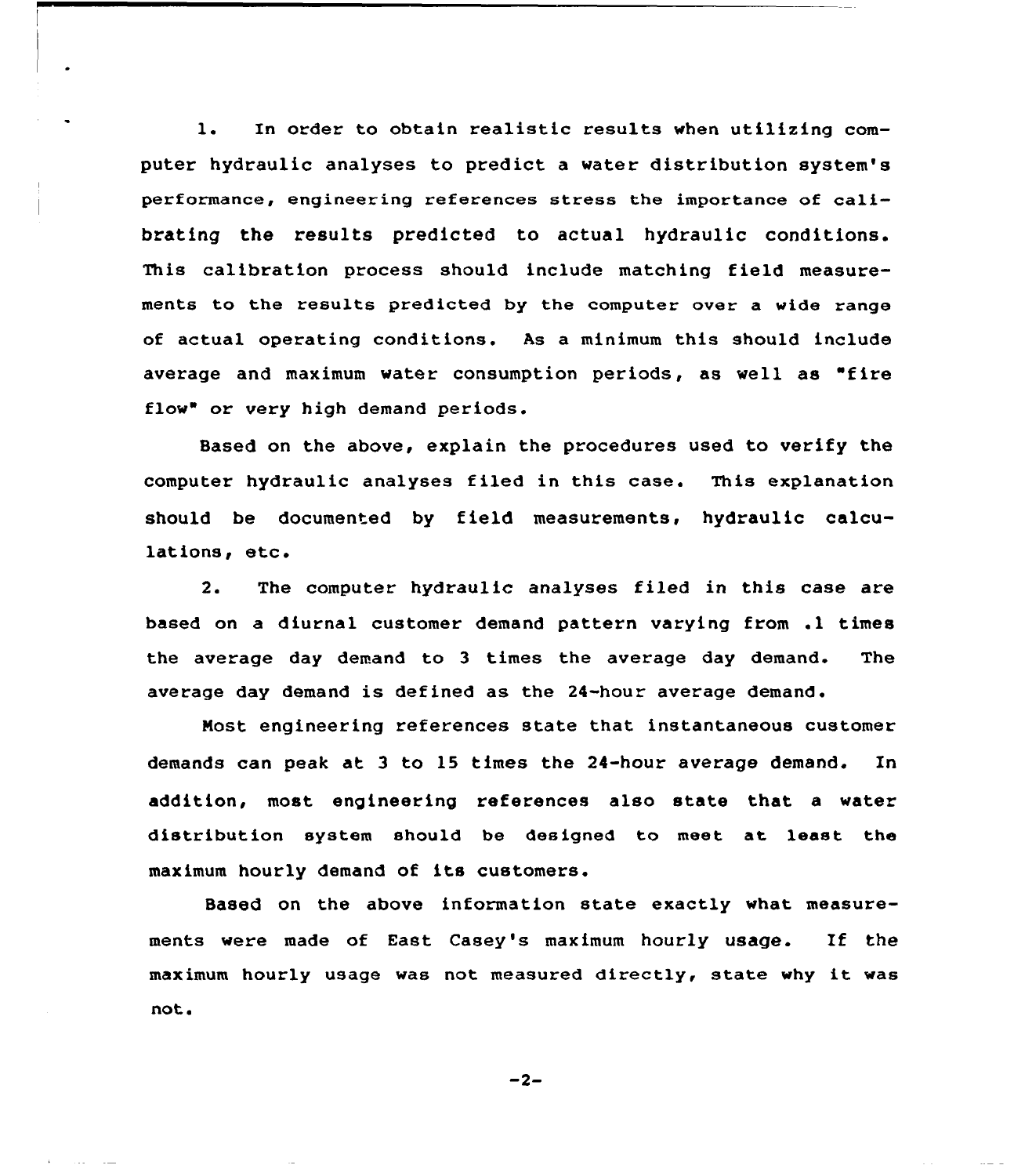In addition, state how the diurnal pattern for East Casey's system as well as the appropriate demand multipliers were determined. This response should be documented by appropriate field measurements.

3. Provide a pressure recording chart showing the actual 24-hour continuously measured pressure available at the locations listed below on East Casey's system. Identify the 24-hour period recorded, the exact location of the pressure recorder and the sea level elevation of the recorder. Also state the schematic junction number nearest the location of the pressure recorder.

a. Water line on the East Casey's water system at or near the connection point to the Liberty water system.

b. The water storage tank in the vicinity of junction 18.

c. Water line in the vicinity of junction 2.

d. On the upstream and downstream sides of the existing pressure reducing valve near in line 76.

e. On the suction and discharge sides of the pump in line l.

4. East Casey filed six 24-hour pressure recording charts with its application. However, the exact location, the sea level elevation< and the schematic junction number nearest the monitoring location were not included. Provide this information (Note - if the previously filed pressure charts are for locations listed in Item 3, new pressure recordings do not have to be filed).

 $-3-$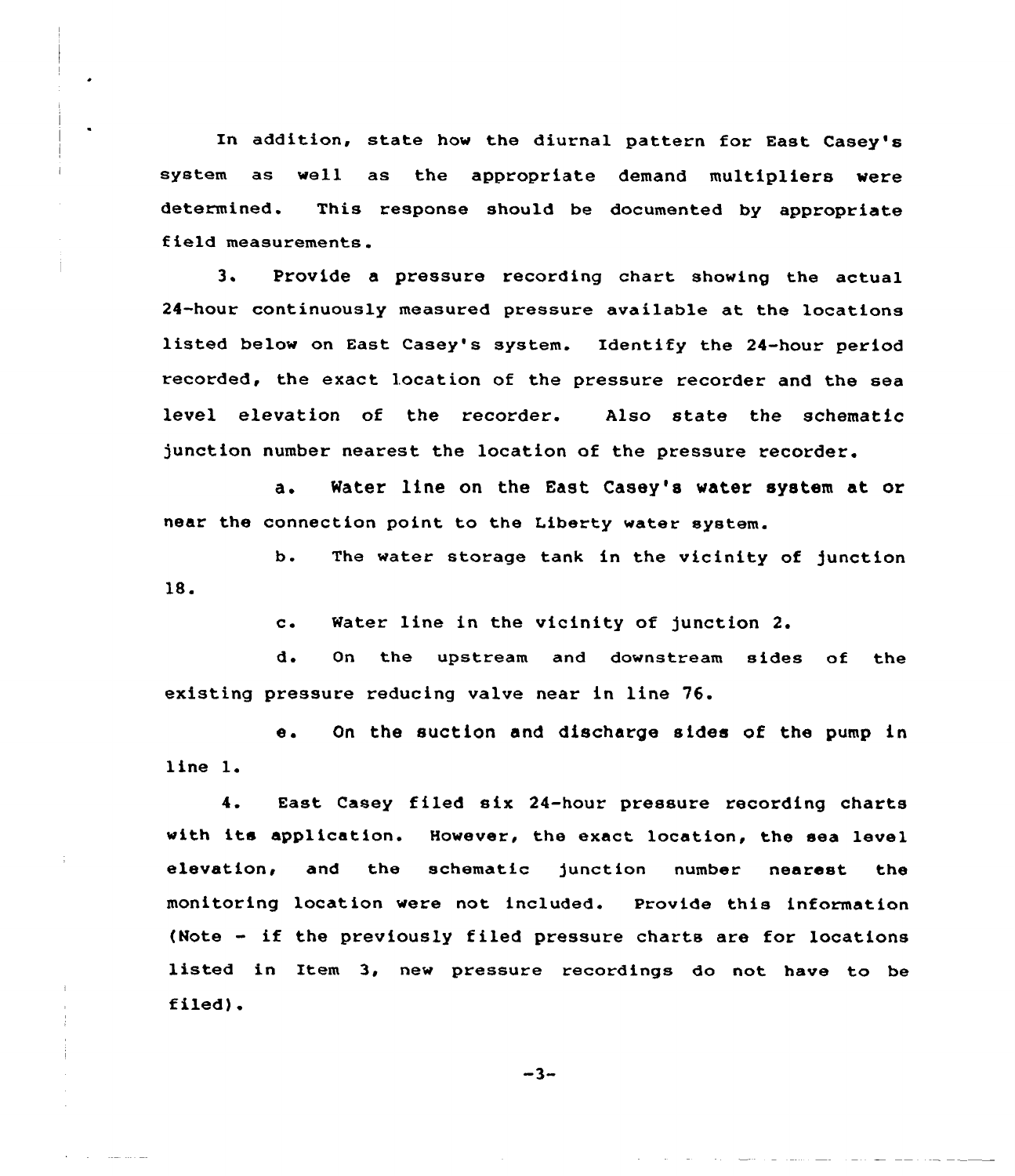5. Provide <sup>a</sup> list of each of East Casey's existing pump stations. Give the location, number of pumps and their rated capacities, and the purpose of each pump station. Explain how the operation of each pump station is controlled. Provide a copy of the pump manufacturer's characteristics (head/capacity) curve for each of East Casey's existing pumps. Identify each curve as to the particular pump and pump station to which it applies. Also state if pump is in use and if pump will remain in use, will be abandoned or will be replaced.

6. Provide the criteria used in determining the location, size, overflow elevation and head range for the proposed water storage tank.

7. The engineering information submitted with the application indicates that East Casey is proposing to install approximately 19 fire hydrants as part of this project. KRS  $227$ , the "Recommended Standards For Water Works" by the Great Lakes  $-$ Upper Mississippi River Board of State Sanitary Engineers ('Ten States Standards") and the Insurance Services Office ("ISO") all have requirements for providing fire protection. All of these references require fire hydrant installation on a minimum of 6-inch diameter water lines. The ISO requires the capability to deliver at least 250 gallons per minute at a residual pressure of 20 pounds per square inch for a minimum of <sup>2</sup> hours from any fire hydrant. Based on the above, provide information as to the purpose of the proposed fire hydrants. If the purpose of the proposed fire hydrants is to provide fire protection, provide hydraulic analyses demonstrating the capability of East Casey's

 $-4-$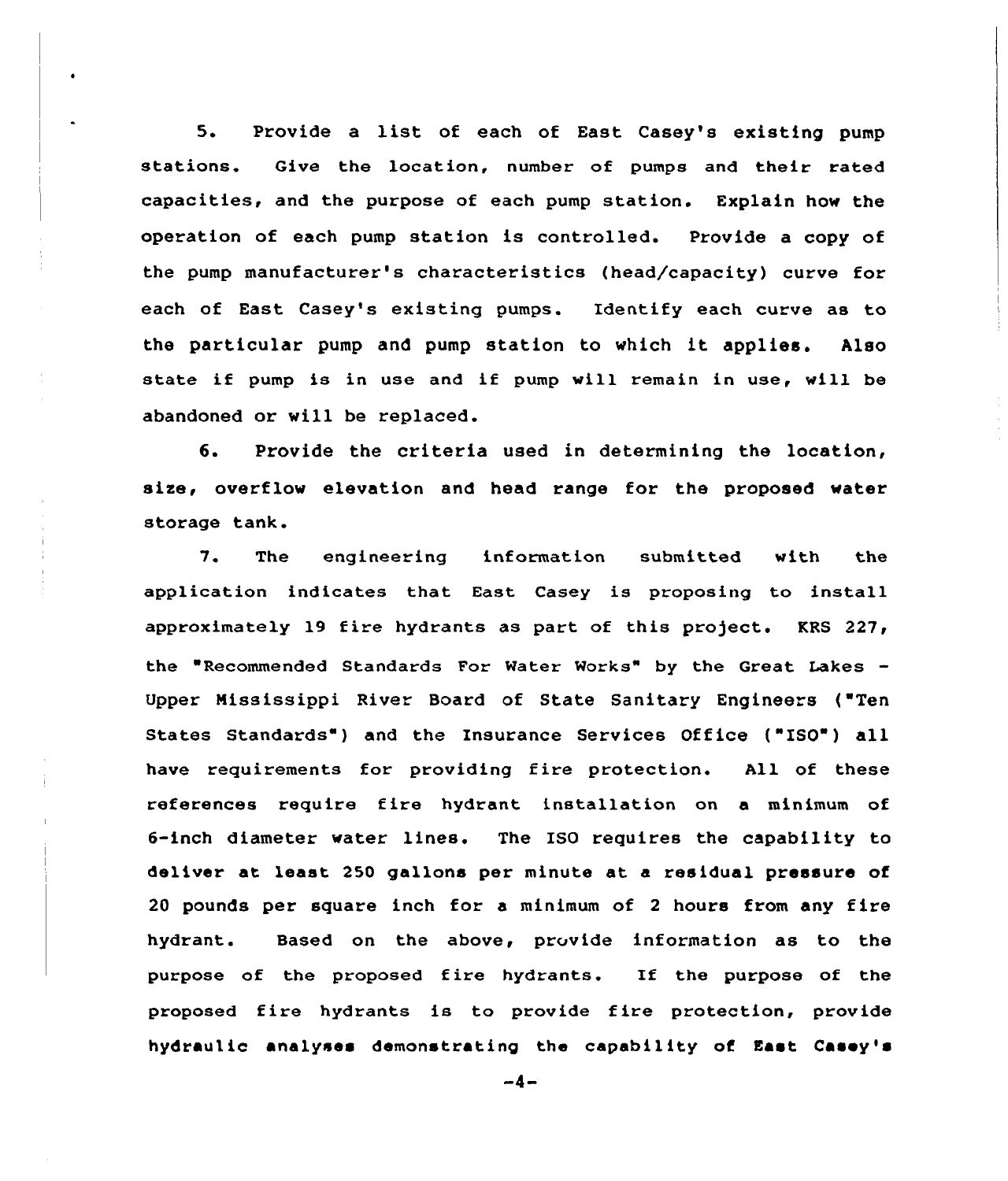system to comply with the requirements of KRS 227, the ISO and the Ten States Standards. If the fire hydrants are proposed for reasons other than fire protection state why other equipment was not considered (e.g. blow-off valves, drain valves, etc.).

8. The computer hydraulic analyses filed in this case for the proposed water distribution system indicate that the potential exists for the system to experience Iow pressure (less than 30 psig) at Nodes 8, 18, 36 and 63. Pressures at this level are in violation of PSC regulation <sup>807</sup> KAR 5:066, Section <sup>6</sup> (1). Provide details on any preventive measures or additional construction East Casey intends to perform to protect against this type of occurrence. Details should be documented by hydraulic analyses and fieId measurements.

9. The computer hydraulic analyses filed in this case for the proposed water distribution system indicate that the potential exists for the system to experience high pressure (more than 150 psig) at Nodes 2, 22, 23, 29, 30, 31 and 46. Pressures at this level are in violation of PSC regulation 807 KAR 5:066, Section 6 (1). Provide details on any preventive measures or additional construction East Casey intends to perform to protect against this type of occurrence. Details should be documented by hydraulic analyses and f ield measurements.

10. Provide a Usage Table, in a format similar to those provided in Exhibit 15 for proposed customers, that gives an analysis of the bills and usage of present customers and an analysis of revenues from present rates. Also, all usage

 $-5-$